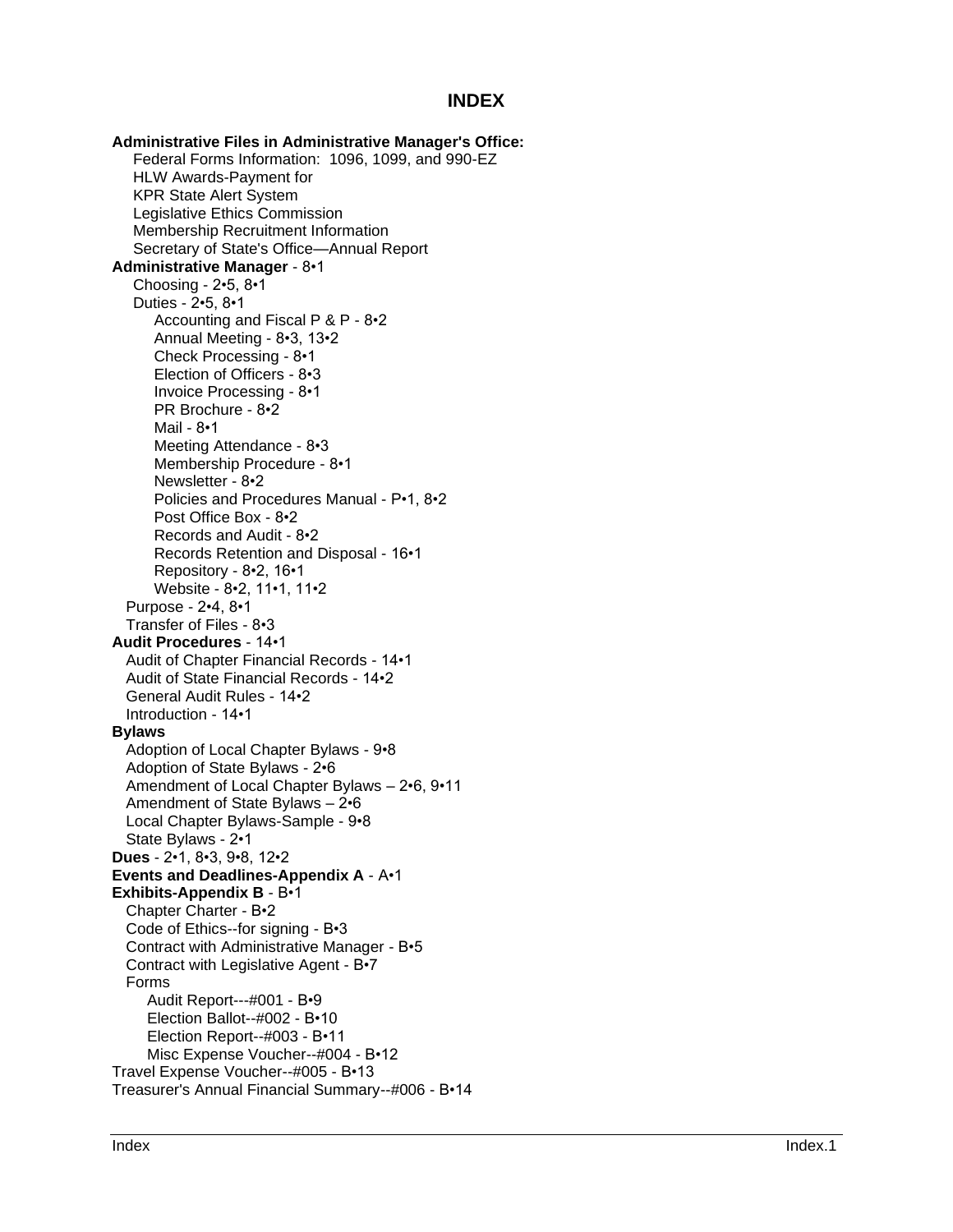## **Exhibits-Appendix B - B•1 (continued)**

KPR Brochure/Membership Application - B•8 Leaders' Swearing-in and Code of Ethics Information Chart - 15•1,15•4 List of Exhibits – B•1 Map-Chapter Boundaries - B•16 Map-Kentucky Counties - B•17 Meeting Agenda-Sample – B.18• Membership Invitation to Join KPR - B•19 Welcome Letter to New Members - B•20 Newsletter - B•21 Oath of Office - B•22 Oath of Office-Code of Ethics - 15•1 Chart pertaining to - 15•4, B•15 **Federal Forms** 990-EZ, 1096, 1099 - 6•3; Administrative Manager's Files **Fiscal Year** - 2•5, 8•3 **Glossary-Appendix C** - C•1 **History of KPR** - 4•1 Harry Lee Waterfield Awards - 4•1 Initial Incorporators of KPR - 4•1 KPR Presidents and Year(s) of Service - 4•1 Recipients of HLW Awards - 4•2 **KPR** Articles of Incorporation - 1•1, 2•1 Alert System - 6•1, 8•1, 9•4, 11•1, 13•1, 16•1, A•1, Administrative Manager's Files Dissolution of State Organization - 2•6 Name - 1•1, 2•1 Organization - 2•1 Parliamentary Authority - 2•6 Policy Statement - 3•1 Purposes - 1•1 Registered Agent - 2•1 Repository - 8•2, 16•1 State Bylaws - 2•1 Website - 8•2, 9•4, 11•1, 11•2 **Legislative Agent and Employer** - 8•5 KLEC - Administrative Manager's Files Reports and Fees - 8•5 Website - 8•6 **Local Chapter** - 9•1 Adoption of Bylaws - 9•8 Audit Committee - 9•2 Awards Committee - 9•3 Board of Directors - 2•5, 9•10 Bylaws - 2•6, 9•8, 9•11 Charter - 2•5 Committees - 9•10 Communications to Members - 9•4 County Coordinator - 9•3 Dissolving a Chapter -10•3 Dues - 9•8 Establishing a Chapter - 10•1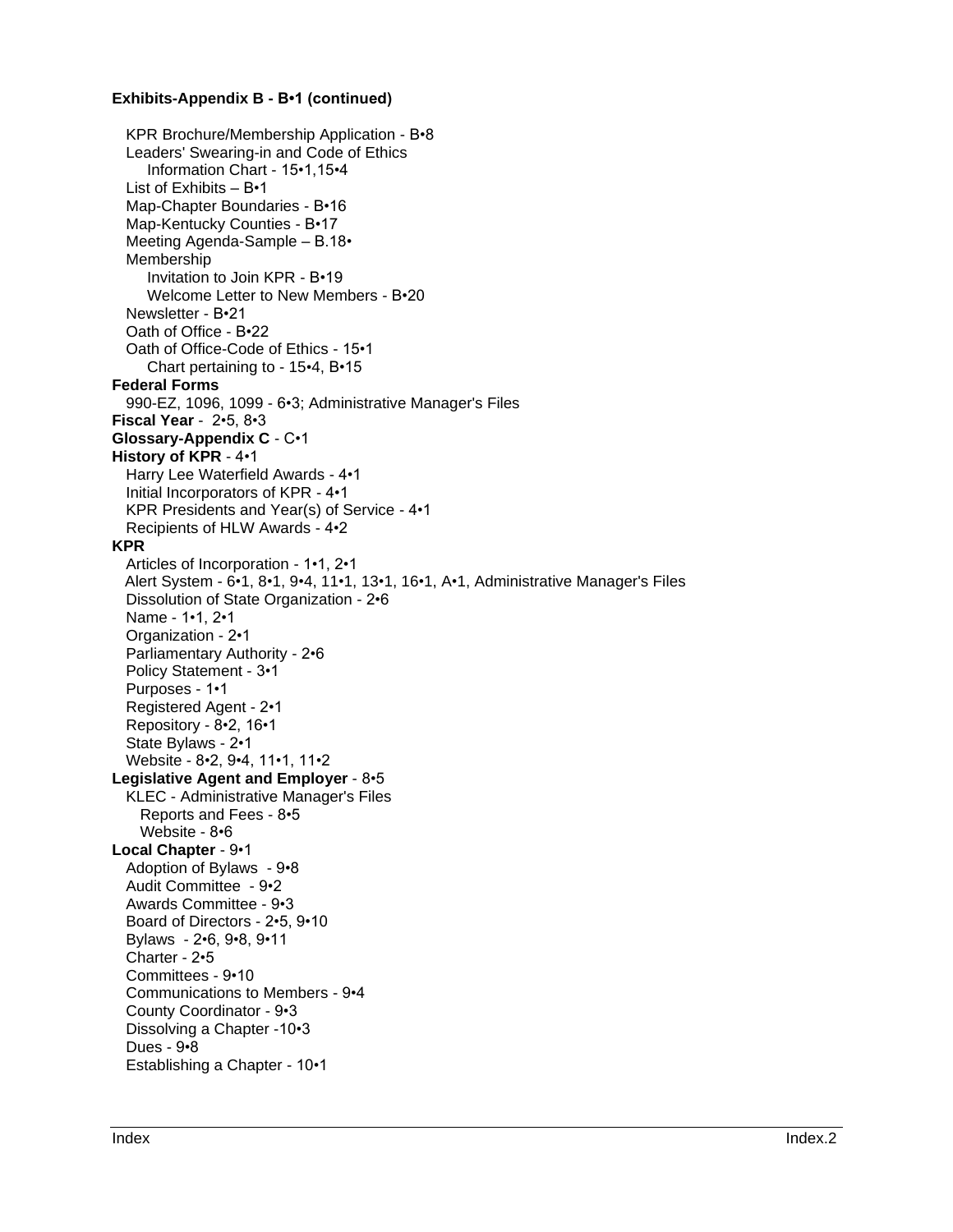## **Local Chapter (continued)**

Financial Matters Compensation and Expenses - 9•5 Misc Expenses - 9•6 Reimbursement-Expenses Covered by Local Chapter - 9•5 Reimbursement-Expenses Covered by State Organization - 9•6 Travel Expenses - 9•5 Legislative Committee - 9•3 Meetings - 2•5, 9•5, 9•8 Members - 9•8 Membership Committee - 9•3 Confidentiality of Membership Information - 7•2, 12•2 Merger - 2•6 Merging Chapters - 10•1 Name - 9•8 Officers - 2•5, 9•1 Duties - 9•1 President - 9•1 Secretary - 9•1 Treasurer – 9•2, 9•6 Vice President - 9•1 Nomination and Election - 9•2, 9•8 Organization - 2•5 Parliamentary Authority - 2•6, 9•10 Program Committee - 9•3 Revoking a Charter - 10•4 Special Committees, Other - 9•3 Standing Committees-List of - 9•2 **Membership** - 12•1 Administrative Manager's Procedure - 8•1 Confidentiality of Information -7 2, 12•2 Dues -2•1, 8•3, 12•2 Eligibility - 2•1 Introduction - 12•1 Members-at-Large - 2•6, 8•5 Membership Committee Procedures - Administrative Manager's Files Recruitment - 12•1 Presentation about KPR - 12•2 Retention - 12•2 **Oath of Office; Code of Ethics** - 15•1 Code of Ethics Affirmation - 15•2 Code of Ethics-for signing - B•3 Ethics Complaints Investigation - 15•2 Introduction - 15•1 Leaders involved and Procedure - 15•4, B•15 Leaders' Swearing-in and Code of Ethics Information Chart - 15•4, B•15 Meetings - 15•2 **Parliamentary Law and Procedure; Meeting Decorum and Protocol-Appendix D** - D•1 Flag Etiquette in Meetings - D•8 Handling of a Main Motion - D•3 Meeting Decorum and Protocol - D•7 Minutes – D•5 Parliamentary Procedure Potpourri - D•6 Question Called for - D•4 Role of the Parliamentarian - D•1 The Chair and a Script Agenda - D•1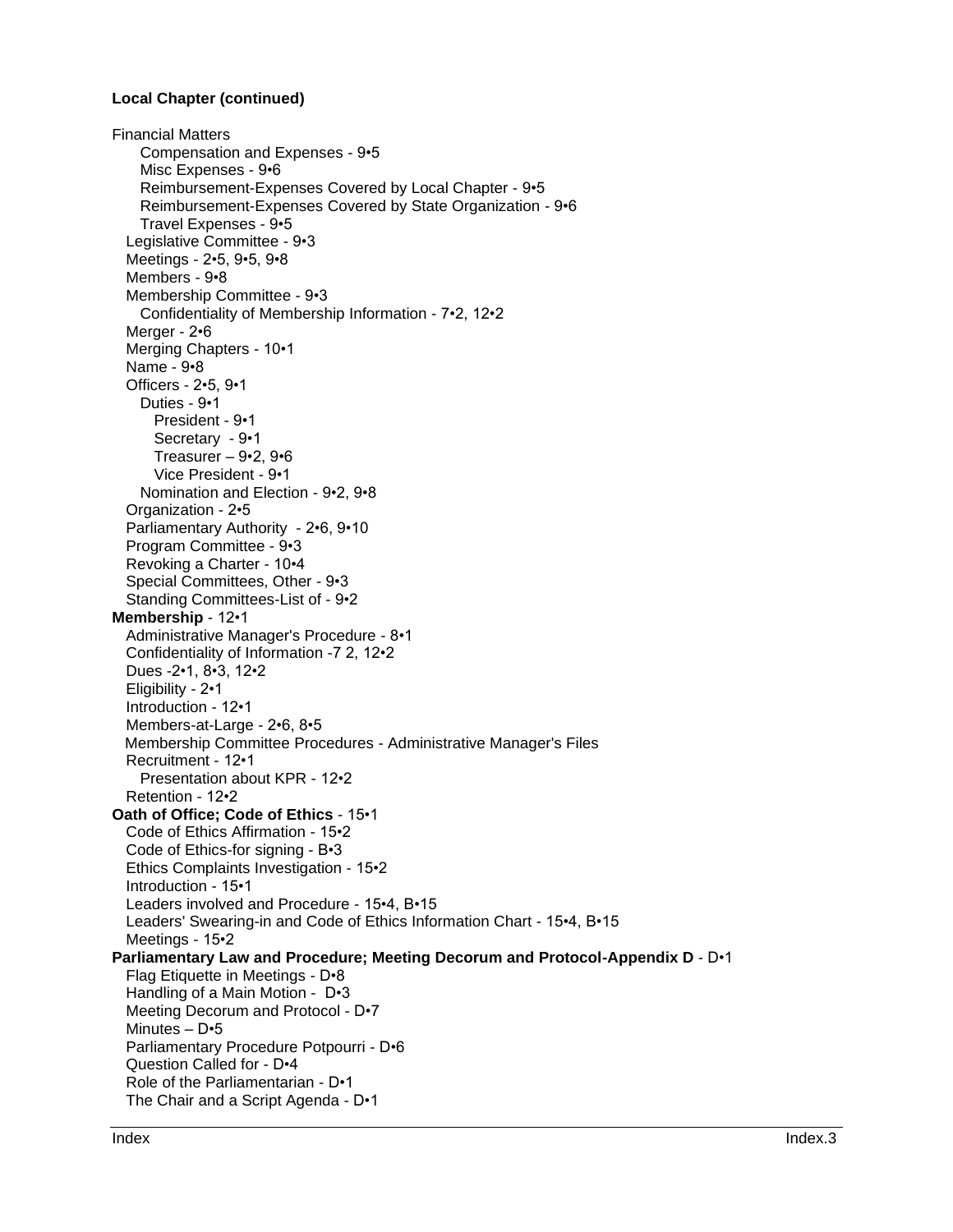**Parliamentary Law and Procedure; Meeting Decorum and Protocol-Appendix D (continued)**

Tips for the President - D•4 Tips for the Secretary - D•5 Unanimous Consent - D•4 **Policies and Procedures Manual**  Amendment of P & P - P•1, 2•6 Electronic Copies - P•1 Format - P•1 How to Use - P•1 Revision - P•1 **Policy Statement** - 3•1 **Records Retention and Disposal Schedule** - 16•1 **Repository** - 8•2, 16•1 **Secretary of State--Annual Report** - 6•3; Administrative Manager's Files **State Annual and Special Meetings** - 2•2,13•1 Administrative Manager Duties - 8•3, 13•2 Financial Matters Budget - 13•1 Paying Expenses - 13•2 Processing Receipts - 13•2 Refund of Registration Fee - 13•2 Host Chapter Committee Duties - 13•3 Introduction - 13•1 Meeting Format - 13•1 Planning - 13•1 Quorum-Annual and Special Meetings - 2•3 **State Board of Directors** - 5•1 Composition - 2•3, 5•1 May attend-no vote - 5•1 Duties and Powers - 2•3, 5•1 Electronic Conduct of Business - 2•3, 5•2 Meetings - 2•3, 5•1 Quorum - 2•3, 5•2 Voting Members - 2•3, 15•4, B•4 May attend-no vote - 5•1 **State Committees** - 7•1 Appointment - 2•4 Audit Committee - 7•1 Election Committee - 7•2 Electronic Conduct of Business -2•4 Foundation Awards Committee - 7•2 Legislative Committee – 7•1 Membership Committee - 7•1 Confidentiality of Membership Information - 7•2, 12•2 Nominating Committee - 6•3, 7•3 Retirement Systems - 7•2 Special - 2•4, 7•2 Standing Committees Duties - 2•4, 7•1 List of - 2•4, 7•1